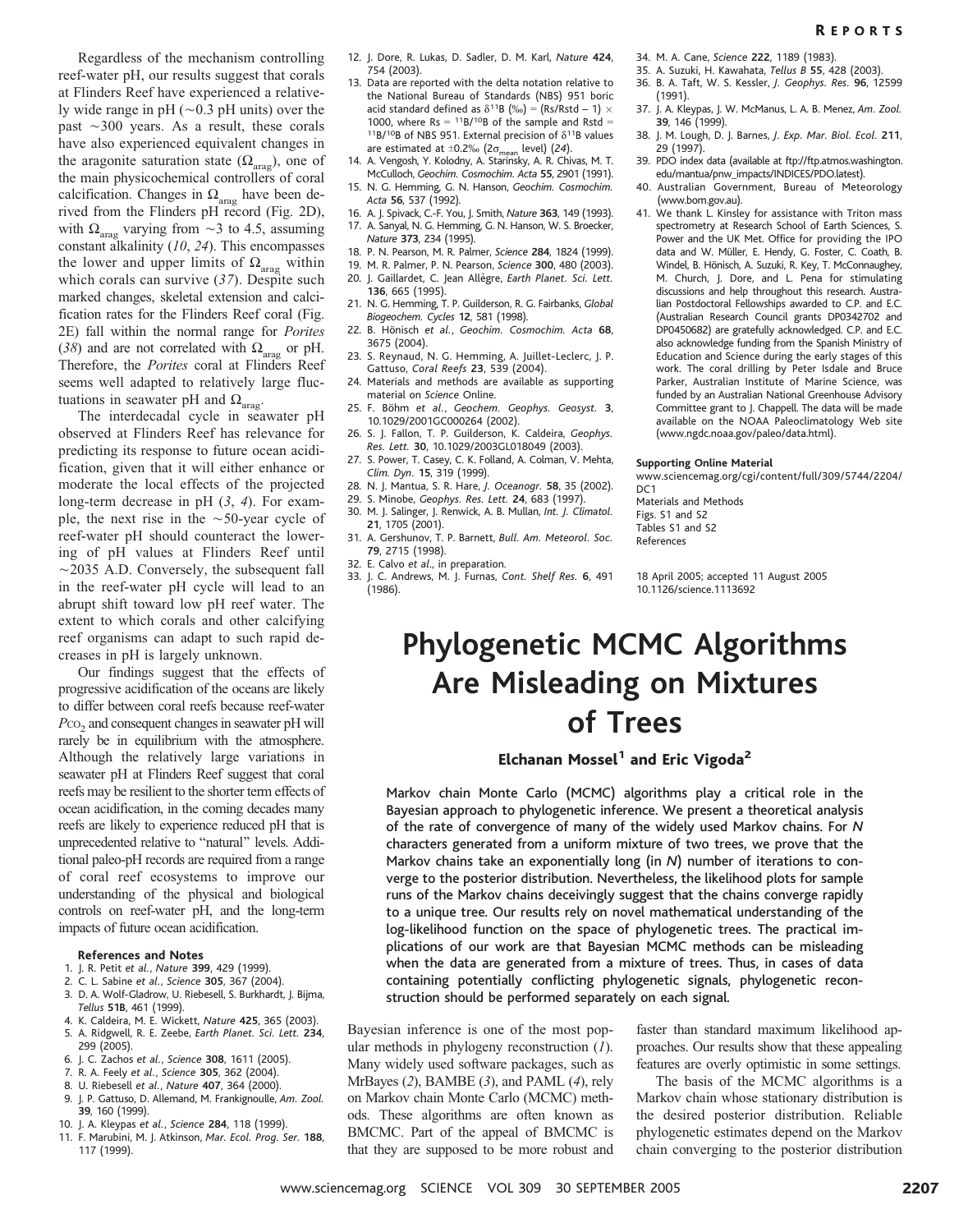## R EPORTS

before any phylogenetic inferences are made. Typically it is elementary to establish that the Markov chains eventually converge to the posterior distribution. However, convergence after an infinite number of iterations is not of practical use. The chains need to converge quickly to the posterior distribution in order to be considered useful. Unfortunately, it is notoriously difficult to rigorously analyze the convergence rate of the Markov chains used for phylogeny. In practice, heuristics [such as multiple starting states and convergence of log-likelihood plots (5)] are commonly used to determine when the Markov chains have converged to the posterior distribution.

The major difficulty in analyzing these Markov chains is our poor understanding of the geometry of the space of tree topologies weighted by the likelihood function (this geometric space is often referred to as the tree space). Work has been done on the likelihood function for fixed trees on three and four leaves  $(6, 7)$  [abstract properties of tree space on any number of leaves also have been analyzed  $(8-11)$ .

In our work, we consider  $N$  characters generated from a uniform mixture of two trees on  $n \geq 5$  leaves and show that BMCMC takes an exponential number of iterations to converge. Our proofs also yield detailed information on the geometry of the likelihood function on the tree space for five or more leaves. It has its basis in combinatorial analysis techniques that are further discussed in (12).

The bases of our results are the following two trees of five taxa:  $T_1$  is given by  $((12),3),(45)$  in the standard Newick format, whereas  $T_2$  is given by  $((14),3),(25)$ ; see the yellow trees in Fig. 1 for an illustration. Our results apply to cases where the data are generated from a uniform mixture of two trees,  $(T_1^*, \vec{L}_1^*)$  and  $(T_2^*, \vec{L}_2^*)$ , on  $n \geq 5$  leaves, where for some subset  $S$  of leaves, the subtree of  $(T_1^*, \vec{L}_1^*)$  on S is  $(T_1, \vec{l}_1)$ , and the subtree of  $(T_2^*, \vec{L}_2^*)$  on S is  $(T_2, \vec{l}_2^*)$ . Moreover, the branch lengths on subtrees  $(T_1, \vec{l}_1)$  and  $(T_2, \vec{L}_2^*)$  must lie in the following zone: The branch lengths of terminal branches (i.e., edges incident to the leaves) are between  $a$ and  $a^2$ ; the branch lengths of internal branches are between  $a$  and  $2a$ ; and the number  $a$ satisfies  $0 \le a \le b$ , where b is some small positive constant. The assumptions on the branch lengths of  $T_1$  and  $T_2$  are essential in the details of the proof.

For each of the trees  $(T_1^*, \vec{L}_1^*)$  and  $(T_2^*, \vec{L}_2^*)$ , the character data are generated by using any of the standard mutation models, such as the Cavender-Farris-Neyman (CFN) model, the Jukes-Cantor model, and Kimura's two parameter model [see  $(13)$  for an introduction to these models]. Moreover, our results hold for almost any prior distribution on branch lengths used in BMCMC including those discussed in  $(14, 15)$ ; see  $(12)$  for more details.

Our results are valid for two families of BMCMC. In the first family, the MCMC performs a random walk on the discrete set of tree topologies. The transition probabilities are determined by the Metropolis rule  $(16)$  using the Bayesian probability of tree topology given the data  $(14)$ . In the second family, we consider MCMC performing a random walk on the continuous space of tree topologies and branch lengths (3, 17). For both families the moves that change the tree topology may be nearest-neighbor interchanges (NNI), subtree pruning and regrafting (SPR), or tree bisection and reconnection (TBR) moves; see (14) for an introduction to these transitions.

In order to measure convergence of the Markov chain, we use the notion of mixing time,  $T_{\text{mix}}$ , which is standard in probability theory  $(18)$ . The mixing time is, for the worst initial state  $T_0$ , the first time that the total variation distance between the distribution of  $T<sub>i</sub>$  (i.e., the chain at time t) and the stationary distribution is at most 1/4. (The constant 1/4 is somewhat arbitrary and simply needs to be  $\leq 1/2$ .) The above definition of mixing time implies that for any  $\varepsilon > 0$ , after  $\leq T_{\text{mix}}$  iterations, the Markov chain is variation distance  $\leq \epsilon$  from the stationary distribution.

We can now state our main theoretical result: There exists a constant  $c > 0$  such that in the setting described above, given  $N$  characters,  $\vec{D} = (D_1,...,D_N)$ , generated from the mixtures of  $(T_1^*, \vec{L}_1^*)$  and  $(T_2^*, \vec{L}_2^*)$  on  $n \geq 5$ taxa, with probability at least  $1 - \exp(-cN)$ over the data generated, the mixing time of MCMC algorithms with NNI, SPR, or TBR transitions is at least  $exp(cN)$ .

The formal proof of this statement appears in (12). We follow with a heuristic argument. The algorithmic computations below were performed for both the binary CFN model (19–21) and the Jukes-Cantor model. In both of these models, the branch length  $a = \alpha t$  where  $\alpha$  is the rate from state i to *j*, for  $i \neq j$ , and t is time.

The convergence properties of a Markov chain requires a detailed understanding of the weighted geometry of the state space. One aspect of the geometry is depicted in Fig. 1. In this figure, two trees are joined by an edge if they are connected by a single NNI transition. One can see that our two generating trees  $T_1$  and  $T_2$  have maximum distance.

The second aspect of the geometry are the posterior probabilities of tree topologies. The posterior probability of tree topology  $T$  is denoted by  $w(T)$ . It is natural to expect that for long sequences,  $w(T)$  is essentially determined by the branch lengths that maximize the expected log-likelihood. In other words,

$$
\frac{\log w(T)}{N} \sim J(T) = \max_{\vec{l}} E[\log \Pr(D|T, \vec{l})]
$$



Fig. 1. The space of phylogenetic trees on five taxa connected by NNI transitions. For the mixture distribution on  $T_1$  and  $T_2$  in the CFN model with internal branch lengths  $a = 0.1$  and terminal branch lengths  $a^2 = 0.01$ , the yellow trees, with optimal branch lengths, had expected log likelihood  $J(T) \approx$  $-1.887$ , the green trees had  $J(T) \approx -1.934$ , and the blue trees had  $J(T) \approx -1.986$ . For the Jukes-Cantor model with a = 0.1, the yellow trees had  $J(T) \approx -4.293$ , the green trees had  $J(T) \approx -4.338$ , and the blue trees had  $J(T) \approx -4.544$ . Note, for SPR and TBR transitions, each yellow tree is connected to 12 other trees but not to each other. Thus, to travel between the two yellow trees by NNI, SPR, or TBR transitions, we need to traverse through a valley (i.e., trees with lower log-likelihood).

<sup>&</sup>lt;sup>1</sup>Department of Statistics, University of California at Berkeley, Berkeley, CA 94720, USA. E-mail: mossel@<br>stat.berkeley.edu <sup>2</sup>College of Computing, Georgia Institute of Technology, Atlanta, GA 30332, USA. E-mail: vigoda@cc.gatech.edu